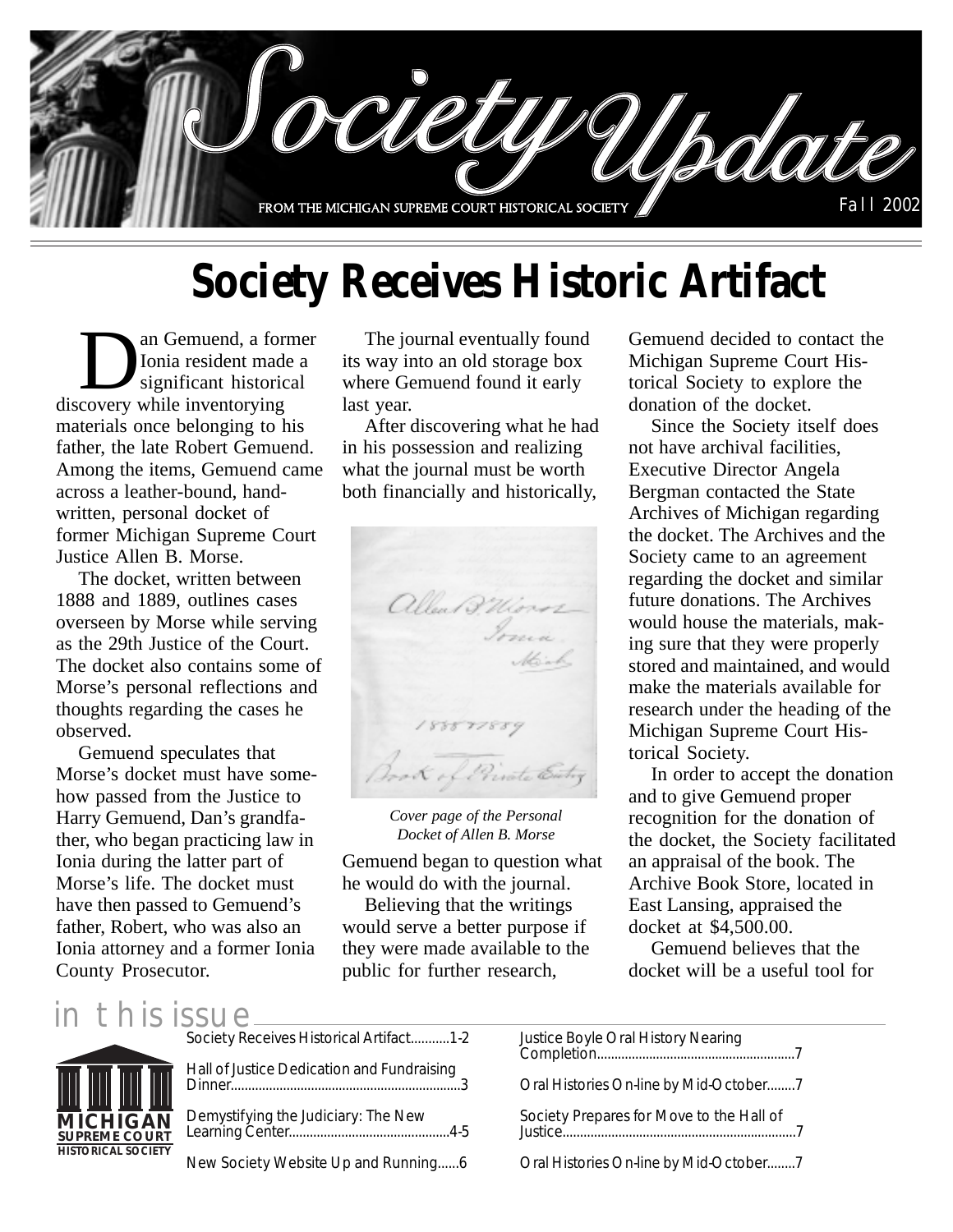greater understanding and recognition of Justice Morse.

 "I thought there would be more value in expanding people's knowledge of this particular person. It will serve the people better in public hands versus

Dickenson or like  $ST$ There is also a greation whether Estoppe consert be rained, not have the Estopped is not a ghose. Comple have a filed table took the lette subject to look the letter subject the Settled in 46 mil. that Sellant in 46 hours common metring about the satisfy hand not feel and not The four was a sunfille mach can cover about had no to show that the motors with an of the taly live the and not a subget was in

private hands," Gemuend said. "It's a connection between the past and the present."

Allen B. Morse, who served from 1885 through 1892, was born on January 7, 1839, in Ostico, Michigan. He studied for two years at Michigan Agricultural College prior to teaching school. In 1860, he began studying the law but left to enlist in the Union Army.

*A page from the interior of the Personal Docket of Allen B. Morse.*

Morse served in a number of different

capacities during the Civil War as a member of Michigan's 16th Infantry. While engaged in battle during the Battle

of Gettysburg, he was wounded and lost his left arm. His superior, F.T. Sherman, described Morse as, "Ever at the post of duty, either in the office or on the field, he won the esteem and confidence of his superior officers and the love and respect of his juniors. (Reed, George I. Bench and Bar of Michigan: A

Bowle. Uller Man Co. ) Gooder They mind whom it, but of ou long D The The showed be of loud cover a housetter loud ever a housel of his Deckeron 2 no 10 april 188 Wolid Pinis Uhl Whit can make no Claim that miss more Could not mefamore could, so is will as against this motor  $46$  Juich 558 I clink the detter is all outer, but much Examine the Class

*Another interior page.*

History and Biography. Chicago: The Century Publishing and Engraving Co., 1897.) Following his military service, Morse resumed his law studies and subsequently began practicing law in Ionia County.

The first public office that Morse held was Prosecuting Attorney for Ionia County. He served from 1867 until 1871. In 1875, he was elected to

the Michigan State Senate. In 1882, he served as the Mayor of Ionia.

Morse's service on the Michigan Supreme Court began when he filled the vacancy left by Thomas Cooley in 1885. He served an eightyear term. Justice John Champlin commented that, "As an associate of Judge Morse upon the bench, I can certify to



*Justice Allen B. Morse*

his unfailing industry and untiring zeal to get at the pith of the controversy, without favor or prejudice toward either of the parties['] litigant." (Michigan Supreme Court. Michigan Reports: Cases Decided by the Supreme Court of Michigan. Chicago: Callaghan and Co., 1879—1949, Vol. 113.)

Following his service on the Bench, Morse was appointed United States Consul in Glasgow, Scotland in 1893. On top of his public service activities, Morse enjoyed the recreation that his native state of Michigan offered, such as hunting and fishing. Overall, it has been deemed that Morse was of strong character. (Reed.)

Allen B. Morse died on July 1, 1921 and is buried in Ionia's Highland Park Cemetery.

Dan Gemuend currently resides in Palatine, Illinois, where works as Director of Sales Operations for ADP Dealer Services. He has been made a Life Member of the Society for his generous donation.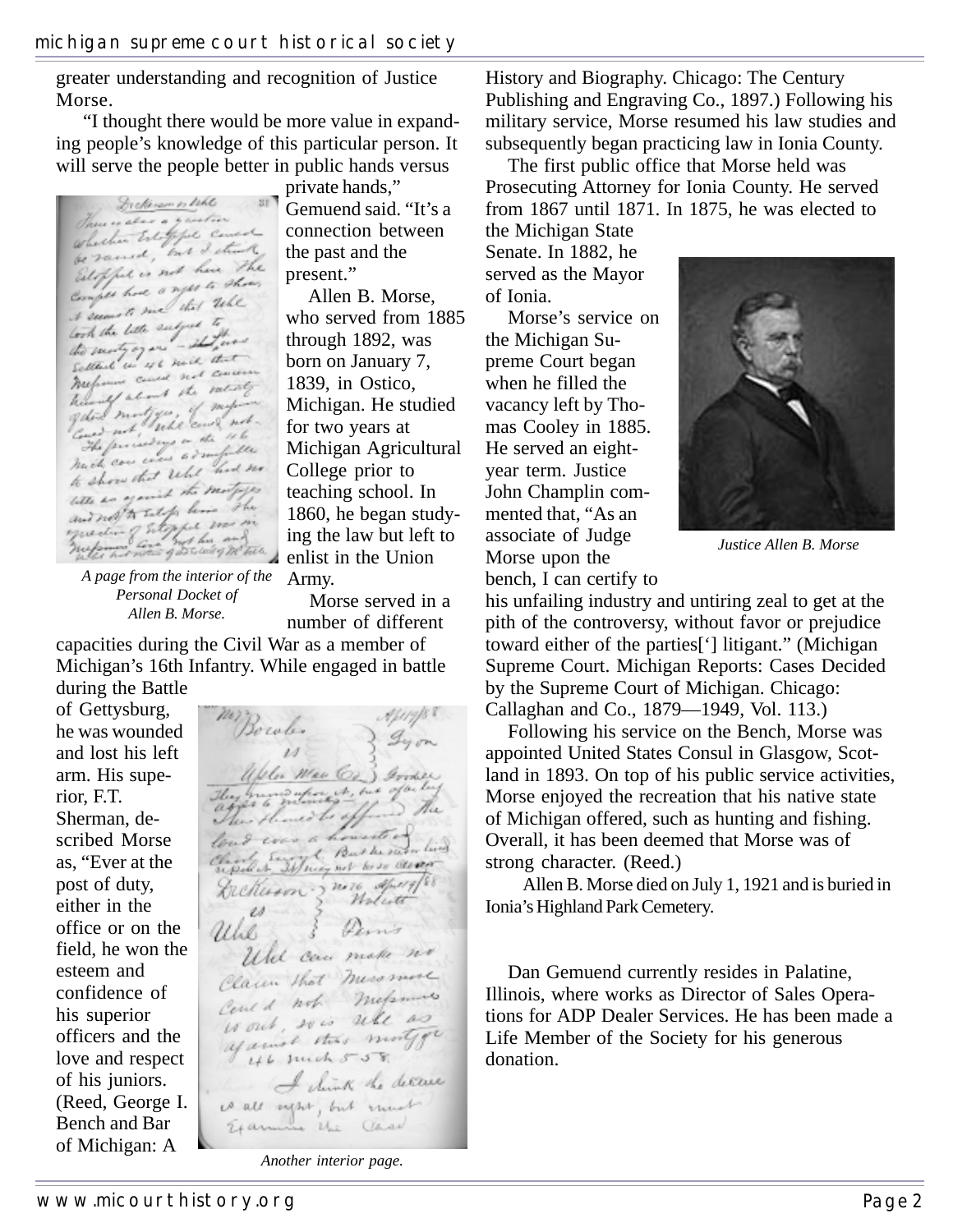# **Save the Dates!**

**Join in an Historic Celebration of the Opening of the Michigan Hall of Justice**

## **Dedication of the Building to Take Place on October 8, 2002**

**Beginning at 11:00 a.m. on the Steps of the Hall of Justice For information please call: 517-346-6419**



**Foundations of Justice Fundraising Dinner To benefit the Learning Center of the Hall of Justice, an innovative, interactive educational environment for Michigan's schoolchildren and the public Saturday Evening, October 12, 2002 Mark Your Calendars Today**

**For information please call: 734-354-3607**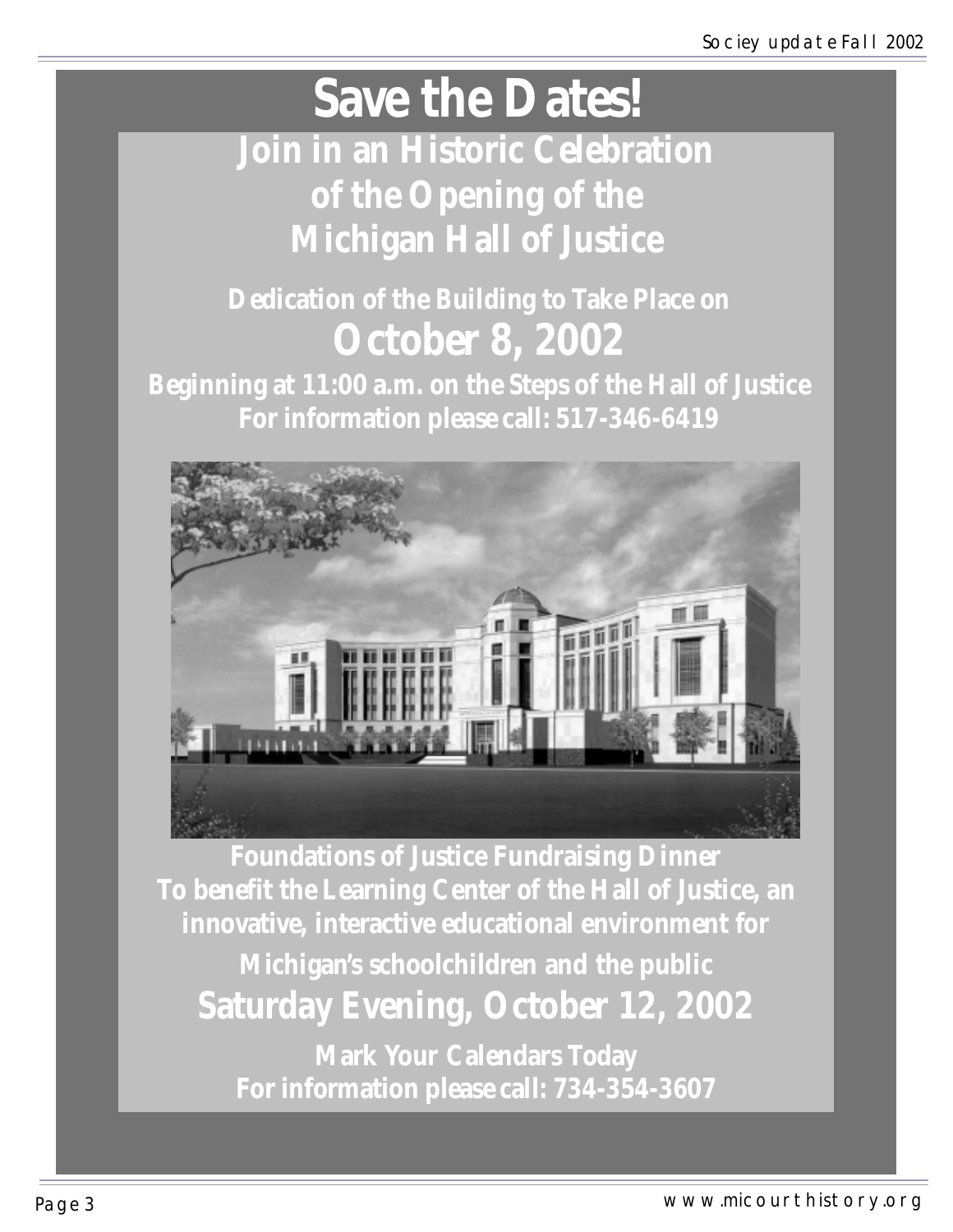# **DeMystifying the Judiciary:**

#### New Learning Center will spotlight how the justice system works

The judiciary comes under the magnifying glass in a pioneering place called the Learning Center, on the first floor of the new \$88 million Hall of Justice in Lansing. A mix of artifacts, graphics, videos, hands-on interactives, computer programs, photographs, and text will interface in the 3,800-square-foot gallery space to create the kind of environment that will arouse interest, encourage curiosity, and promote understanding of how the justice system works.

In reaching out to the public and to schoolchildren in this way, Michigan is charting new territory, according to Vicky Kruckeberg, Learning Center coordinator. Although Hawaii does have a gallery and wonderful programming, Kruckeberg points out that the focus there is on the unique culture and how the laws apply to that culture. Similarly, the American Bar Association's exhibit in Chicago is aimed more at the legal community itself, rather than the general public. ''We're breaking ground here with something that hasn't been explored before. This really is a model and several states are watching us to see how this is going to work out.''

The idea to undertake such a project came from the Supreme Court Justices themselves, especially Justice Elizabeth A.Weaver, according to Justice Michael F. Cavanagh, who heads a planning team for the Learning Center. ''It developed while we were in the process of developing plans for the [Hall of Justice]. There is kind of a tour loop that includes the State Capitol and the State Historical Museum and Library and we have tours through the courtroom here in the [G. Mennen Williams Building] and the Learning Center, it was felt, would be a natural and ideal extension of that tour and would be very attractive and appealing primarily to school children,'' Cavanagh explained.

When visitors walk into the gallery, they will encounter dozens of hands-on displays. Press a button or two and get an education about traffic violations—one of the most common interactions that people have with the law. ''The exhibits are inviting, engaging, and in some ways, even a little playful,'' said Jeff Bernstein of Exhibition Design Incorporated, a Kalamazoo firm responsible for the set up. There are photo opportunities—sit in a jury box and get your picture taken. Spend a day in court and learn



what it is like to be a member of the prosecution, the defense, the judge, or the jury.

''Part of this is to get visitors to understand the players and their responsibilities and the thought process that these individuals go through in their roles,'' explained Kruckeberg. ''We expect our primary audience to be schoolchildren, so we're designing this to show them how the judicial branch applies to them.'' An example she cites is a school locker with a sign that proclaims ''does your principal have the right to search your locker? Open the locker to find out.'' But the exhibits aren't just for children. Adults will also find them interesting and educational.

Other exhibits will trace the history of the judicial system and how a case proceeds from a trial court through the appellate system all the way to the Michigan Supreme Court. A large plasma screen will show ''live'' proceedings in the Supreme Court when it's in session. One area of the gallery will focus on issues and specific cases. For example, if a visitor is interested in finding out more about American Indian

rights and tribal sovereignty, a video of Judge Michael Petoskey from Traverse City explaining tribal systems in Michigan can be accessed

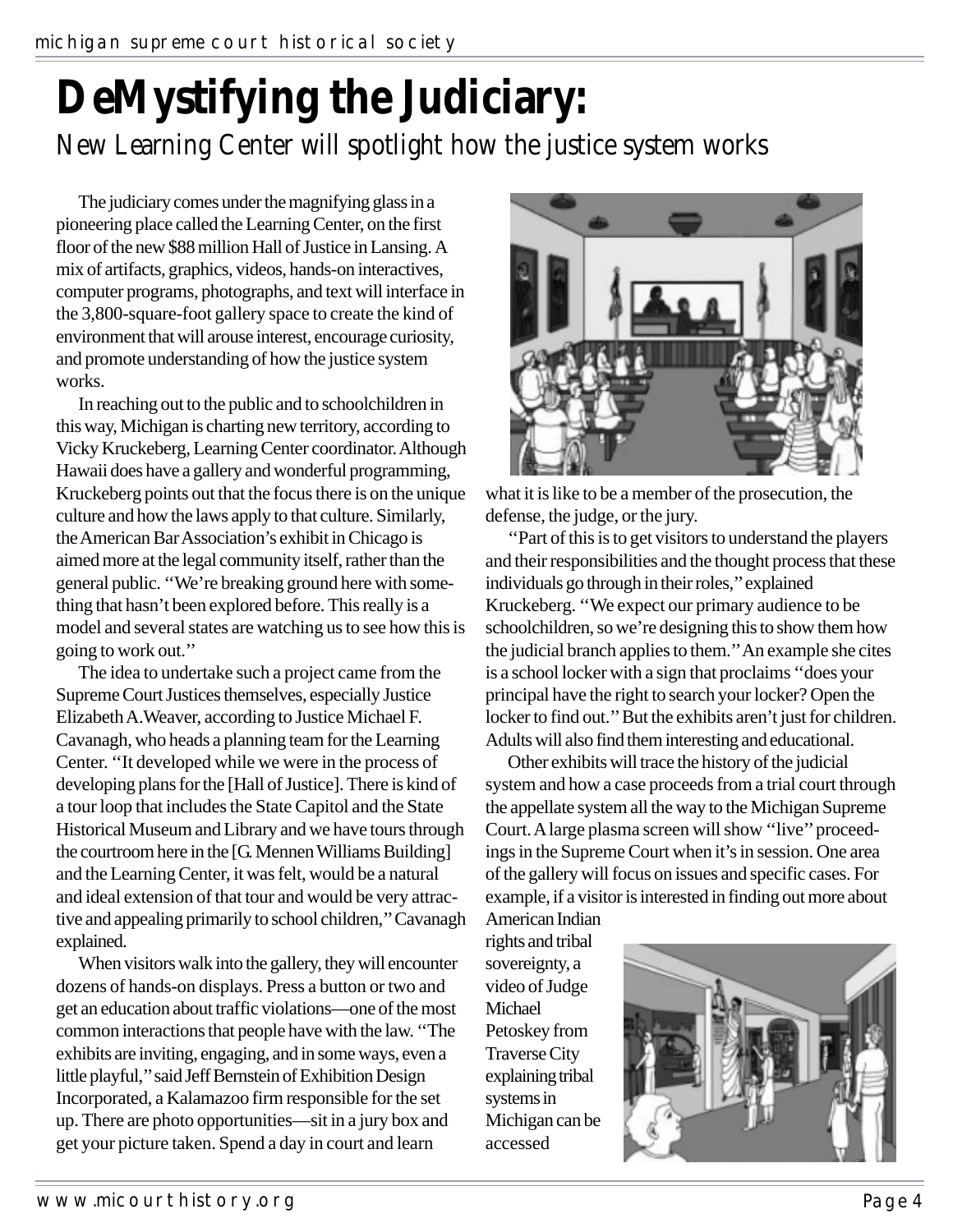immediately. Specific initiatives like alternative dispute programs, mediation, domestic violence interactive programs, drug court, and teen court will also be highlighted to remind people that there are alternative ways of settling disputes and resolving problems.

''The judicial branch of government affects people's lives and they need to understand it better,'' Kruckeberg stressed. ''When they become a jury member, they will have a better understanding of their rights and responsibilities: if they have a case that goes through the court system, they will have a better understanding of what that's all about; if they decide to have a career in the legal profession, this will give them some ideas of the roles involved in the legal profession.''

A good deal of research and preparation has gone into this effort. Educators, consulting lawyers, computer and video experts, and designers have all been involved. Kruckeberg herself has a museum background, having worked in the field for almost 25 years. Before taking on this challenge, she was the director of the Detroit Historical Museum. As part of her job, she will also be conduct-



ing distance learning classes and workshops for teachers in remote parts of the state who are unable to bring their students to Lansing. For those who can make the trip, curriculum materials are being developed to help teachers prepare their students for the visit to the facility. Special consideration is being given to fourth and fifth grade students as they prepare for their Michigan Education Assessment Program.

''What we're hoping for is that they come away with a real understanding of our system, its principles, what it stands for, and importantly, have a hands-on experience that enables them to really understand how the system

operates,'' Justice Cavanagh said. ''I think that's something that just doesn't jump out at students out of textbooks. I think the variety that the Learning Center will contain ought to hold their attention and leave some lasting impression on them and they come away with the understanding that we are operating under a Constitution, and a legislature enacts the laws, and courts have all these different functions, and there are this many justices on the Supreme Court, things of that nature, that will hopefully leave a lasting impression,'' he added.

Kruckeberg estimates that in the very first year of operation, the Learning Center should get about 10,000 visitors or more. Without a facility, the court already serves 6,000 visitors annually. The first tours through the center, which cost just under a million, will be on November 1st. An opening ceremony for the Hall of Justice will take place on October 8th. Docents will be needed to guide groups of visitors through the gallery and volunteers are being sought for a training program that will begin in late August or early September. Teachers and others who possess good public speaking skills and who are willing to guide groups of people through the facility are needed. Knowledge of the judiciary is not necessary. To volunteer, call 517-373-3449 for more information.

| The Michigan Hall of Justice is located at 925 W. Ottawa<br>Street, Lansing, MI.                                                                 |
|--------------------------------------------------------------------------------------------------------------------------------------------------|
| The Learning Center is located on the first floor of the Hall<br>of Justice at the corner of Allegan Street and Martin<br>Luther King Boulevard. |
| Admission is free. Everyone is welcome.                                                                                                          |
| Hours: Monday-Friday, 9:00 a.m.-4:00 p.m.                                                                                                        |
| Parking facilities are located on the east side of the<br>Michigan Hall of Justice.                                                              |
| Groups of eight or more should call ahead for reservations<br>to ensure the availability of a tour guide.                                        |
| For reservations call 517-373-5027 or 517-373-3449.                                                                                              |
| Check the Michigan Supreme Court website at<br>www.courts.Michigan.gov.                                                                          |
|                                                                                                                                                  |

*This article was reprinted with permission of the State Bar from the August 2002* Michigan Bar Journal. *The article was written staff writer Naseem Stecker*.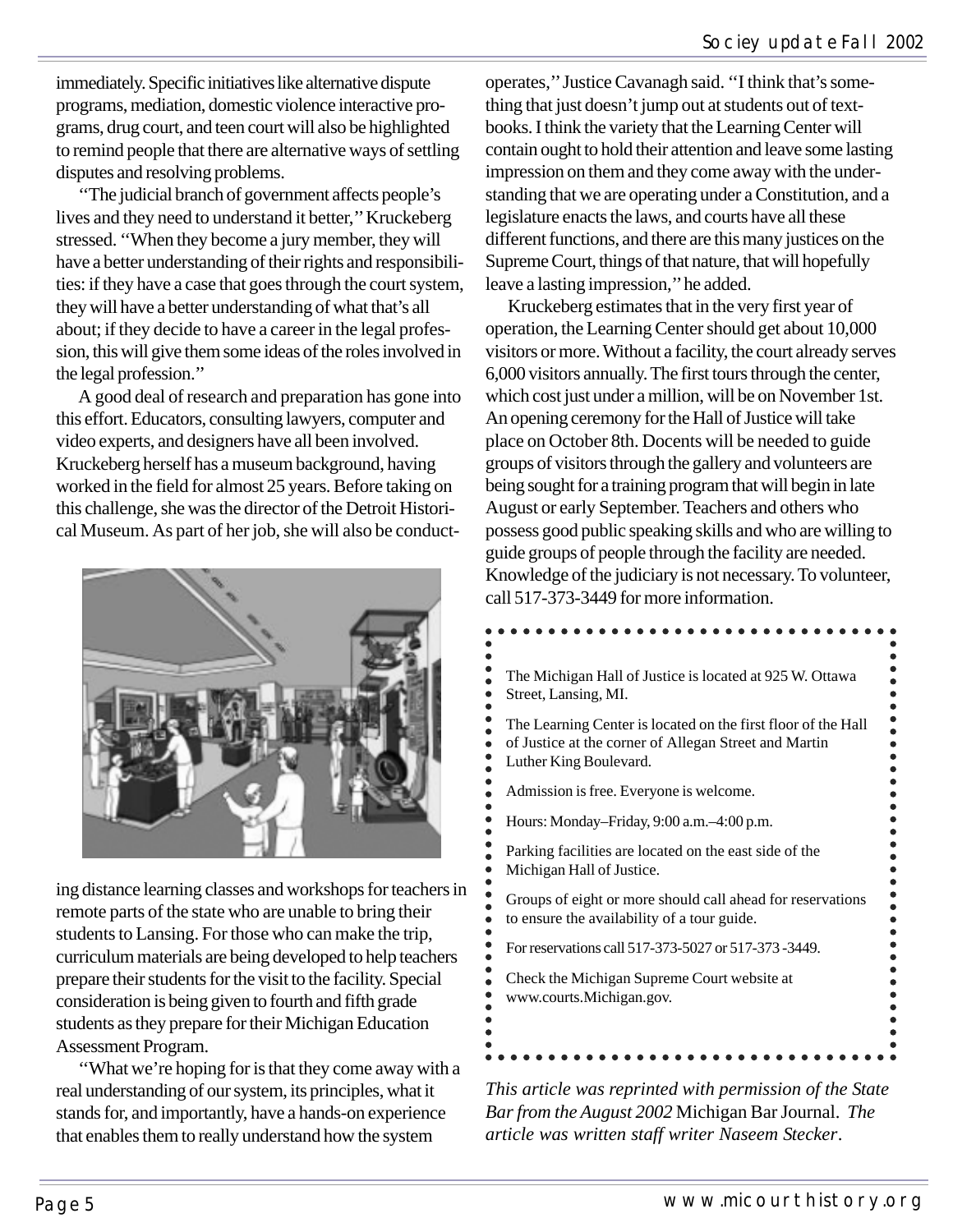## **In Recent News.......... New micourthistory.org Up and Running**

After nearly four months of hard work, the new Michigan Supreme Court Historical Society website was made live on August 27. The site, which features brighter, bolder colors, an easy navigation bar, and a "tracking" system so visitors won't get lost on interior pages, will continue to experience some growing pains over the next month or so.

Our primary goal in redesigning the site was to make it more attractive to visitors and easier to navigate. We wanted a self-explanatory navigation bar that would help



*The new site features and easy to read, readily available navigation bar with drop down menus.*

visitors get directly where they were going. "I really think that we've accomplished that goal," says Executive Director Angela Bergman. "I am very pleased with how this turned out and hope we can continue to get feedback on ways to improve the site."

Other general additions to the site include:

 Information about various internships and volunteer opportunities



 On-line donation forms for open portrait funds and other donation opportunities

A calendar of upcoming events



 Speeches and vignettes given at various Society functions on a variety of topics Most recent news stories on the front page A page for educators from which they can down load the High School and Junior High School Lesson Plans



 Various PowerPoint presentations created by former interns A link to the Oral Histories on the Vincent Voice Library Website

Please visit our website and e-mail any feedback to Angela Bergman at abergman@micourthistory.org

The Society's site was redesigned with the help and hard work of Jeffrey Zacharski. Jeff is a graduate of Michigan State University, having been awarded a degree in Telecommunications with a Computer Science Background.

Jeff has moved to Boulder, Colorado, to pusue his Master's Degree in Information Technology Systems at the University of Colorado.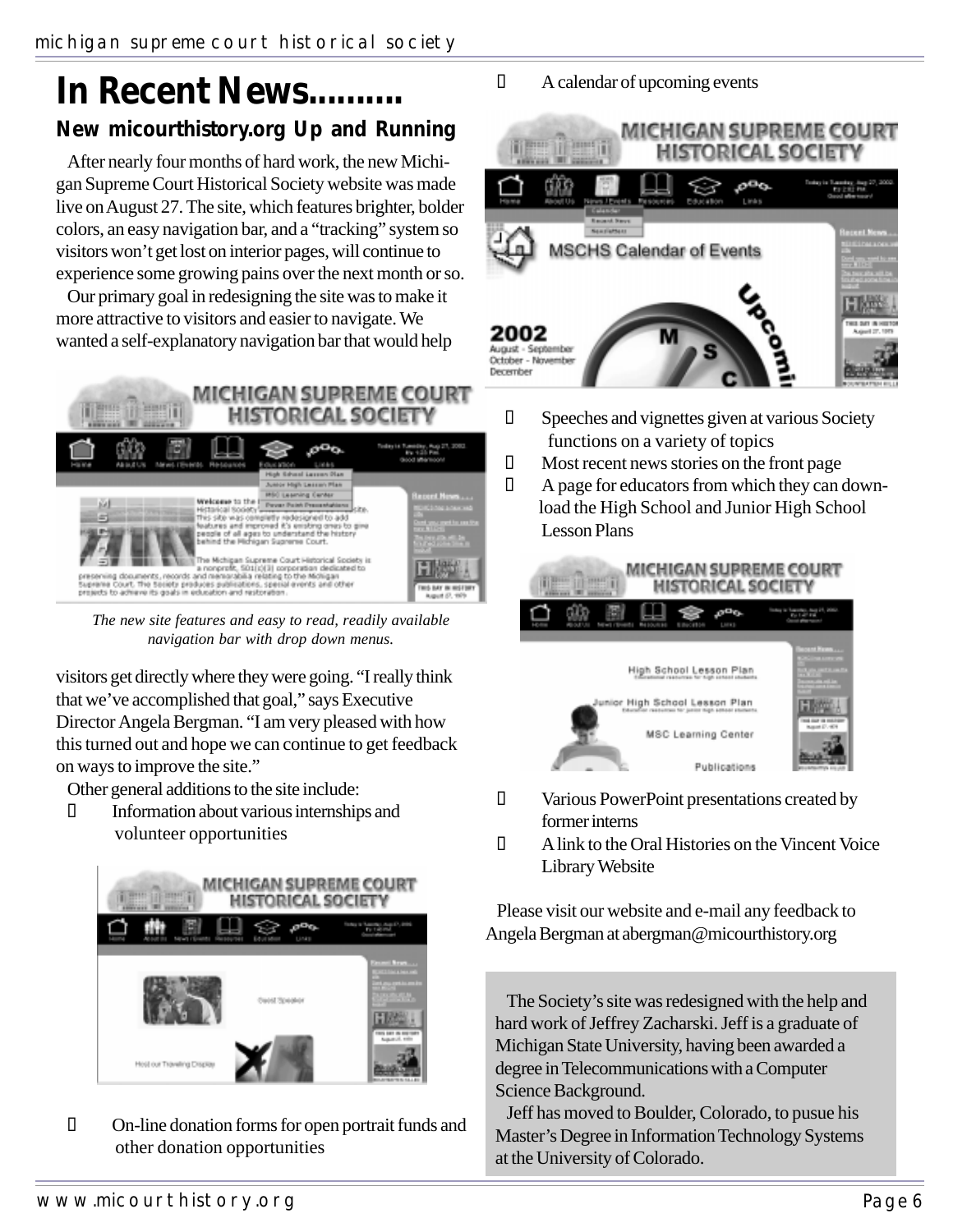#### **Justice Boyle Oral History Nearing Completion**

After three sessions of interviews with Justice Boyle, oral historian Glenn Ruggles is almost finished with the interview process. One more two-hour interview is scheduled to take place this fall, and then the interview portion of the Justice Boyle's oral history will be complete. We will soon be seeking volunteers to transcribe the audio tapes into word documents.

#### **Oral Histories On-line by October**

This year's Coleman Intern project has taken longer than expected to complete. The original plan was to have all of the existing oral histories on-line through the Vincent Voice Library's website by the end of August. That dead-line has now been pushed back until mid-October.

Michelle Martin, the intern working on the project, explained that "the digitalization and division of the sound files took longer than expected because we ran into several snags along the way." "The plan now is to finish one complete file at a time and make them live as they are completed. We should have them all up by October 18."

To see and hear the histories that are currently available, visit http://digital.lib.msu.edu/onlinecolls/collection

#### **Society Prepares for Move to the Hall of Justice**

It's official. The Hall of Justice construction project seems to be on schedule and the moving plans are being finalized even as this newsletter goes to print.

The Society's biggest job relating to the move will be to oversee the move of the 52 Court portraits that hang in the G. Mennen Williams Law Building and other state buildings in Lansing. The move of the portraits is scheduled to begin on Wednesday, October 2. Approximately half of the portraits will be moved on the 2nd, 3rd, and 4th. Another group will be packed and transferred on the 9th, 10th, and 11th, and the final portraits, those to hang in Justices' suites, will be moved on the 24th and 25th.

With the generous help and planning of Linda Clewley and Mike Murray, a plan for the placement of the portraits in the new building has been made and should make the transfer very smooth.

After considering a suggestion made by Mike Murray, a Supreme Court Commissioner, the Society approved a proposal to create plaques displaying the biographies of each justice and to arrange to hang the plaques next to the portraits.

The plaques will be simple--holders made of clear acrylic will contain a print-out of the biography as seen in the Michigan Supreme Court Historical Reference Guide. "The idea is that most of the portraits will be displayed in public areas within the new building and those who are just walking by will know the stories behind the portraits rather than just seeing them," says Angela Bergman.

 The Historical Society office is scheduled to be moved to the new building on October 21. The Society will keep it's current address and phone numbers through October to help reduce the amount of "lost" mail and phone calls.

Beginning on October 28, 2002, the Society's new address will be:

Michigan Supreme Court Historical Society 1st Floor, Hall of Justice 925 Ottawa Street Lansing, MI 48915

Phone: 517-373-7589 Fax: 517-373-7592

The website and e-mail addresses will remain unchanged:

Website: www. micourthistory.org E-mail: abergman@micourthistory.org

> Dont' forget that the following funds are currently open and accepting donations.

2002 General Fund (Membership Dues)

James H. Brickley Portrait Fund

Conrad L. Mallet Portrait Fund

Learning Center Fund

Big Four Writing and Research Fund

To contribute to any of these funds, send your check or money order to the Society at 306 Townsend Street, Lansing, MI 48933. Please be sure to designate the fund to which you are donating.

You may also pay by credit card by calling Angela Bergman at 517-346-6419.